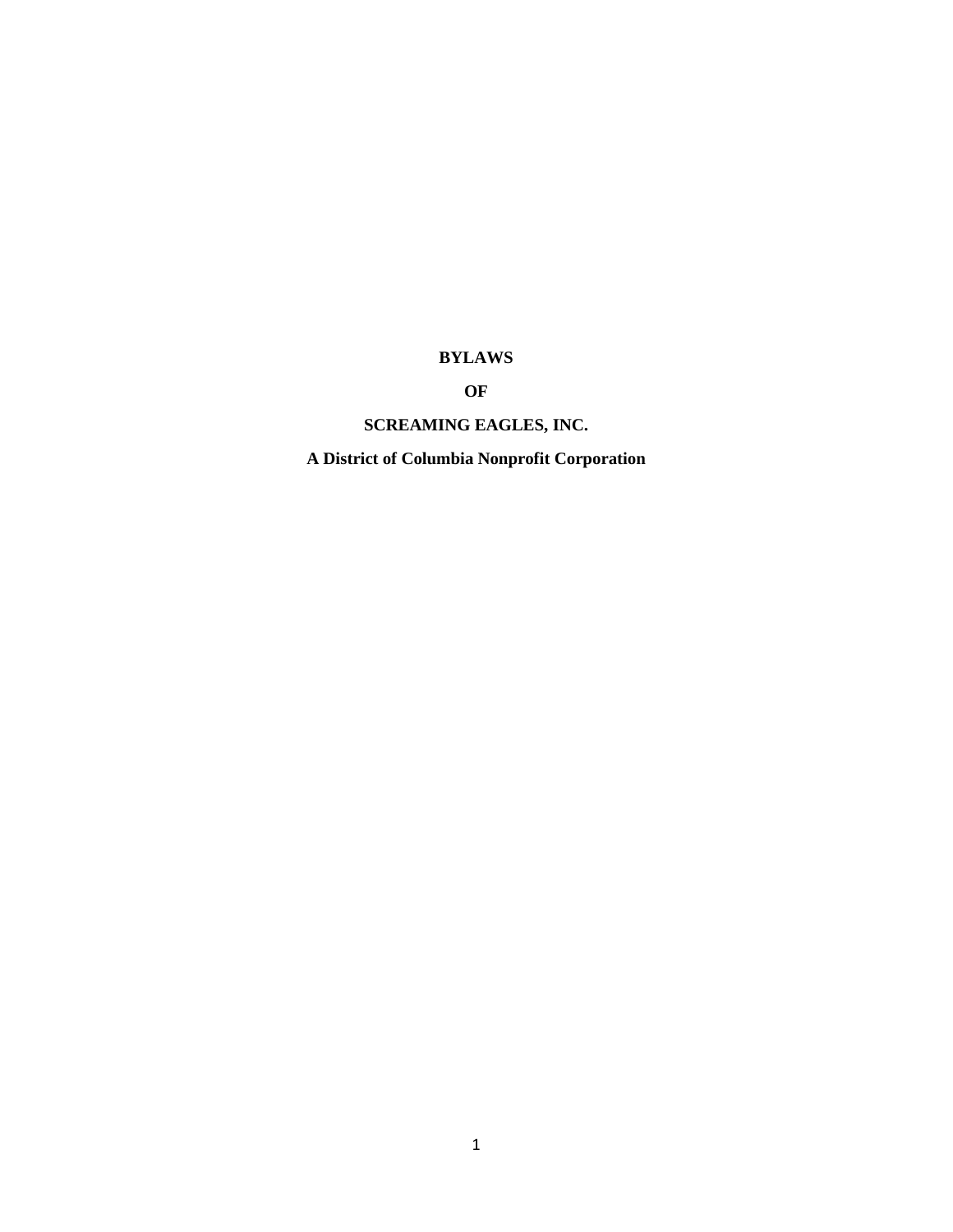#### **BYLAWS**

# **OF**

#### **SCREAMING EAGLES, INC.**

(Formed under the District of Columbia Nonprofit Corporation Act)

#### **ARTICLE 1. NAME AND OFFICES**

1.01.1 NAME. The Corporation shall be known as SCREAMING EAGLES, INC.

1.01.2 **LOCATION**. The registered office of the Corporation shall be located within the District of Columbia at such place as is designated in the Articles of Incorporation. The Corporation may maintain additional offices at such other places within or without the District of Columbia as the Board of Directors may designate.

#### **ARTICLE 2. MEMBERSHIP**

2.01 MEMBERSHIP CLASS. There shall be a single class of membership in the Corporation.

2.02 NO VOTING RIGHTS. The members of the Corporation shall have no voting rights and no role in the governance of the Corporation.

2.03 ANNUAL DUES/TERMS OF MEMBERSHIP. Membership in the Corporation shall be for a period of one year and is contingent upon the timely payment of annual dues. The amount of annual dues will be determined by the Board of Directors and shall be due and payable on a date designated by the Board with proper notice to the members.

2.04 TERMINATION OF MEMBERSHIP. An individual's membership in the Corporation may be terminated for good cause by a majority vote of the Board of Directors. Any member who fails to pay his or her dues (or any other financial obligation) may be dropped from the membership of the Corporation by action of the Board of Directors. Any member in good standing may petition the Board of Directors for revocation of any other member's membership for good cause, including but not limited to, activities in contravention of the purpose and goals of the Corporation.

2.05 ANNUAL MEETING. A meeting of the members shall be held annually for the purpose of introducing the Board of Directors, disseminating corporate information, and considering any business as may properly come before the members.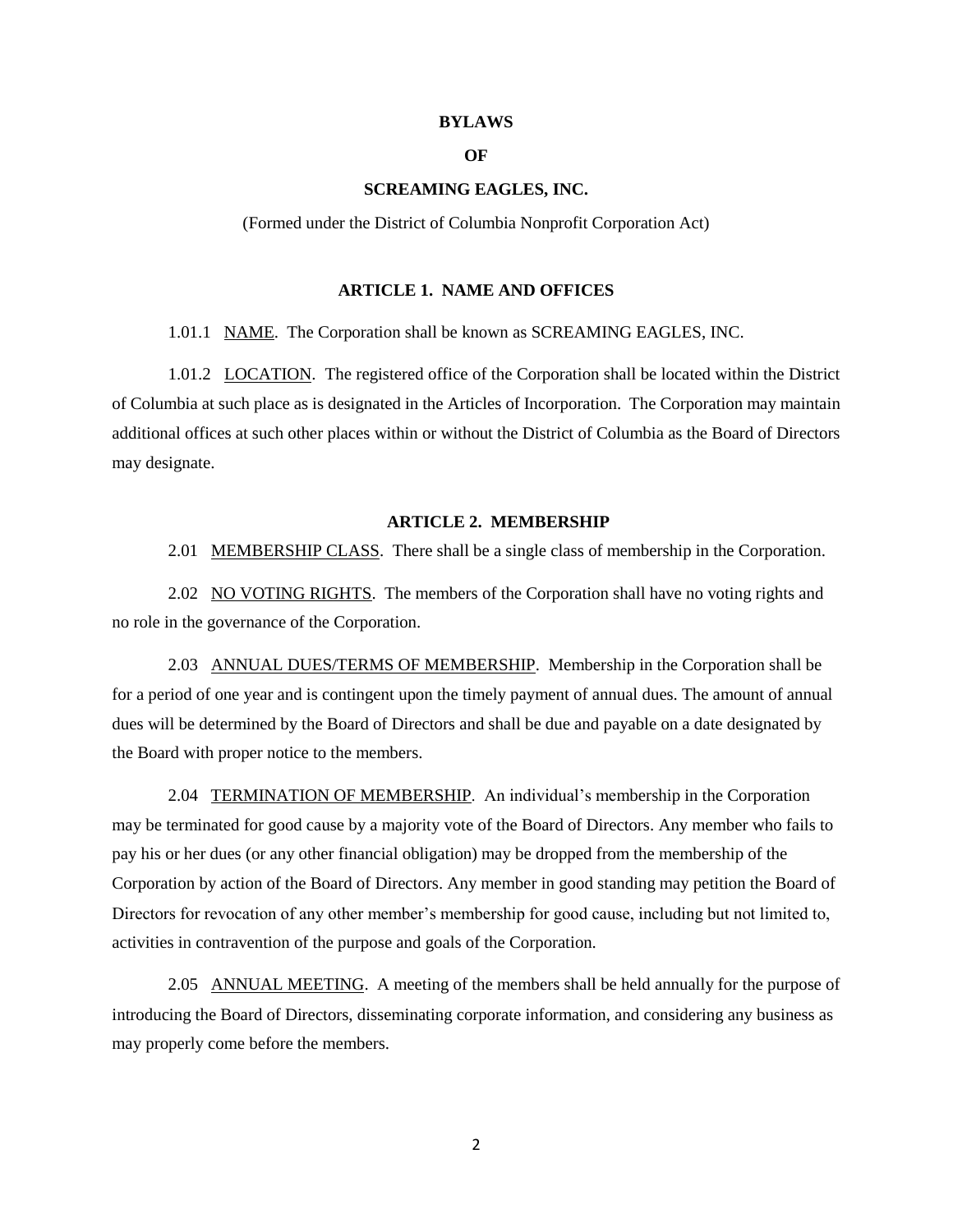2.06 SPECIAL MEETINGS. Special meetings of the members may be called at any time by the Board of Directors.

#### 2.07 TIME, PLACE & CALL OF MEETINGS.

A. Time. The annual meeting of the members shall be held on the date and at the time fixed, from time to time, by the Board of Directors, provided, that the first annual meeting shall be held on a date within three months after the organization of the corporation, and each successive annual meeting shall be held on a date within twelve months after the date of the preceding annual meeting. A special meeting shall be held on the date and at the time fixed by the Board of Directors.

B. Place. Annual meetings and special meetings shall be held at such place, within or without the District of Columbia, as the Board of Directors may, from time to time, fix.

C. Call. Annual meetings and special meetings may be called by the Board of Directors or by any officer instructed by the Board of Directors to call the meeting.

2.08 NOTICE OF ANNUAL & SPECIAL MEETINGS. Notice of each meeting of the members shall be given by the Corporation and will state the date, time, and place of the meeting and, unless it is an annual meeting, shall indicate the purpose or purposes for which the meeting is called. Notice of any meeting shall be given either personally or by mail (including e-mail and facsimile) not less than ten (10) nor more than fifty (50) days before the date of the meeting. If mailed, such notice shall be deemed to be delivered when deposited in the United States mail, with postage thereon prepaid, addressed to the member at his or her address as it appears on the records of the Corporation.

2.09 MEMBERSHIP LIST. The Secretary shall prepare and make, at least ten (10) days before every meeting of members, a complete list of the membership, arranged in alphabetical order, and showing the address of each member. Such list shall be subject to inspection by any member at any time during usual business hours for a period of ten (10) days prior to each meeting, and shall be produced and kept open at the time and place of the meeting, subject to inspection during the whole time of the meeting for the purposes thereof.

2.10 PRESIDING OFFICER  $&$  SECRETARY. Meetings of the members shall be presided over by the President or a person designated by the Board to preside at the meeting. The Secretary of the Corporation shall act as secretary of every meeting. If the Secretary is not present, the President shall appoint a secretary of the meeting.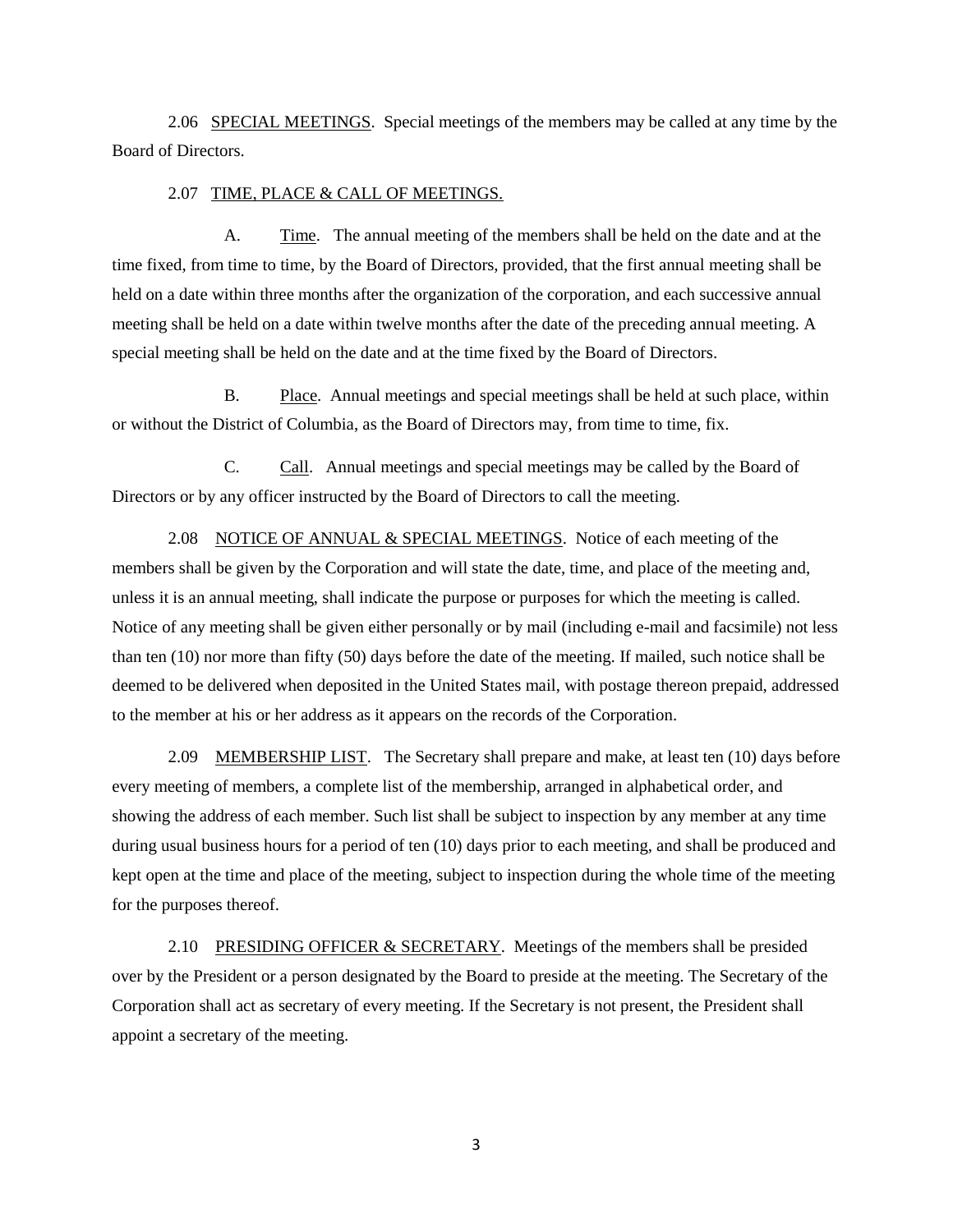## **ARTICLE 3. BOARD OF DIRECTORS**

3.01 POWER OF BOARD. All corporate powers shall be exercised by, or under the authority of, the Board of Directors, and the business and affairs of the Corporation shall be managed under the direction of the Board of Directors.

3.02 QUALIFICATION OF DIRECTORS. Directors must be natural persons who are over eighteen (18) years of age. A director must also be a member of the Corporation.

3.03 COMPENSATION. Directors shall serve as such without compensation unless specifically determined otherwise by express action of the Board of Directors.

3.04 NUMBER OF DIRECTORS. The Board of Directors shall consist of five (5) persons. The number of directors may be increased or decreased upon the express determination and resolution of the Board of Directors.

3.05 INITIAL DIRECTORS. The names and addresses of the initial directors of the Corporation are as follows:

| Kimberly G. Klyberg | 1801 Clydesdale Place NW, Apt 513                                 |
|---------------------|-------------------------------------------------------------------|
|                     | Washington, DC 20009                                              |
| Paul B. Sotoudeh    | 5840 Cameron Run Terrace, Apt 1218<br>Alexandria, VA 22303        |
| Nicole Gara         | 1330 Massachusetts Ave SE<br>Washington, DC 20003                 |
| Marcia Faulkner     | 8013 New Market Road<br>Alexandria, VA 22308                      |
| Lisa L. Middlebrook | 2300 South 24 <sup>th</sup> Road, Apt 1115<br>Arlington, VA 22206 |

### 3.06 TERM AND ELECTION OF DIRECTORS

A. Term of Initial Directors. The first Board of Directors of the Corporation shall consist of those persons named in the Articles of Incorporation and section 3.05 above. Such persons shall hold office until the first annual election of directors. Thereafter, at each annual meeting of the Board of Directors, the Board shall elect directors, each director to hold office for a term of one year.

B. Annual Elections. As provided in the Articles of Incorporation, at each annual meeting of the Board of Directors, the directors then in office shall elect directors, each director to hold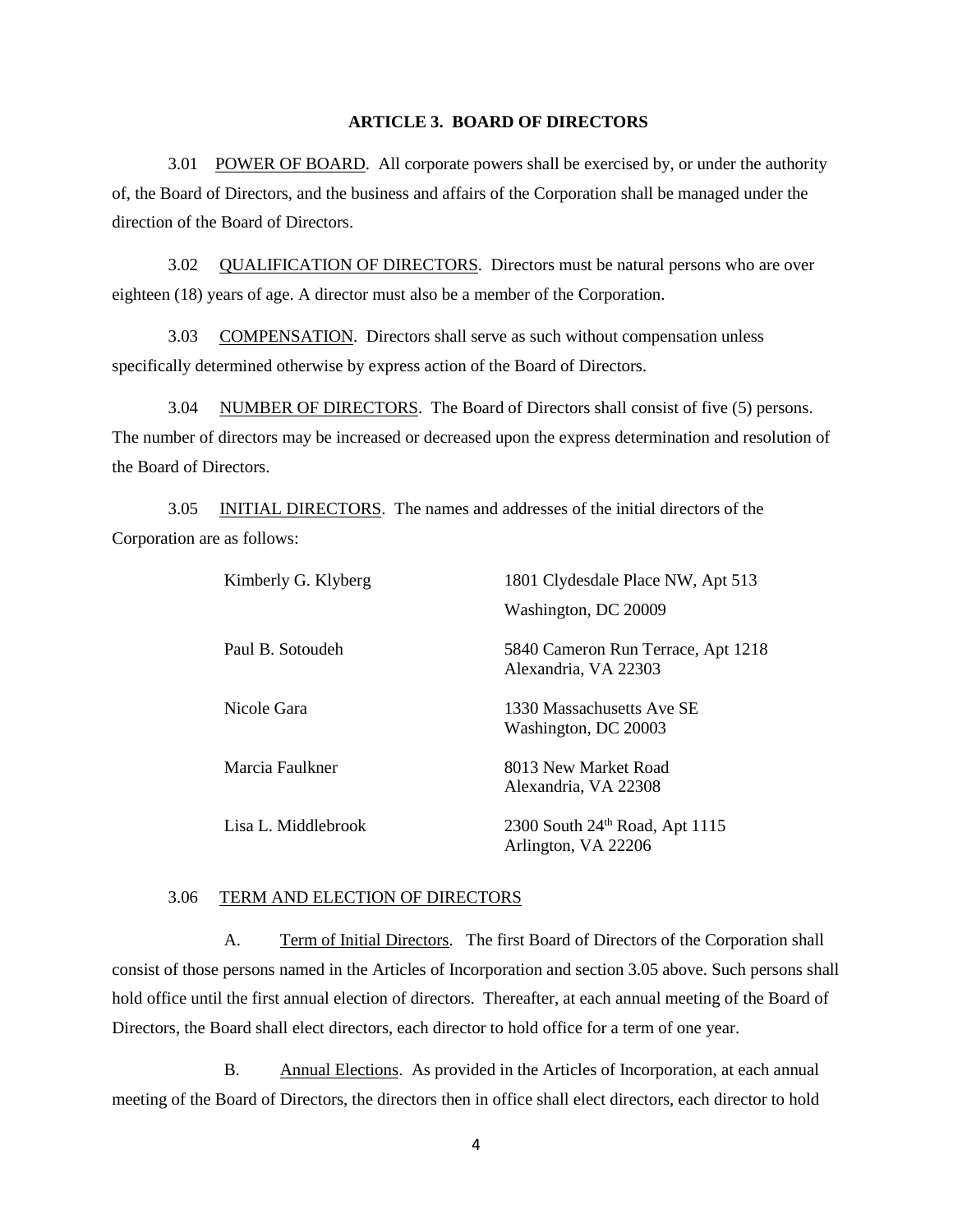office for a term of one year until the next annual meeting of the directors and until his or her successor shall have been elected and qualified or until his or her earlier resignation, removal from office, or death. Directors may serve an unlimited number of successive terms.

3.07 VACANCIES. Any vacancy occurring on the Board of Directors, including a vacancy created by an increase in the number of Directors shall be filled by the affirmative vote of a majority of the remaining Directors.

3.08 REMOVAL OF DIRECTORS. The Board of Directors may remove any director, with or without cause, at any time by a majority vote of the Board of Directors, provided that such action is taken at a meeting of the Board called expressly for that purpose.

#### 3.09 VOTING

A. Official Acts. Except as otherwise provided by law or by the Articles of Incorporation or these Bylaws, the vote of a majority of the directors in office shall be the act of the Board.

B. Adjournment of Meeting. A majority of the Board of Directors present may adjourn a meeting to another time and place.

C. Meeting by Conference Telephone. Any member of the Board of Directors may participate in a meeting of the Board by means of conference telephone or similar communications equipment by means of which all persons participating in the meeting can hear each other.

D. No Conflict. The voting provisions herein stated shall not be construed as conflicting with any provisions of District of Columbia law and these Bylaws that govern a meeting of Directors held to fill vacancies and newly created Directorships in the Board or action of disinterested Directors.

#### 3.10 MEETINGS OF THE BOARD.

A. Annual Board Meeting. An annual meeting of the Board of Directors shall be held each year before the annual meeting of the members at such time and place as shall be fixed by the Board, for the election of directors, appointment of officers, and for the transaction of such other business as may properly come before the meeting.

B. Regular and Special Meetings. Regular meetings of the Board shall be held at such time as may be fixed by the Board. Special meetings of the Board may be held at any time whenever called by the President or any two directors.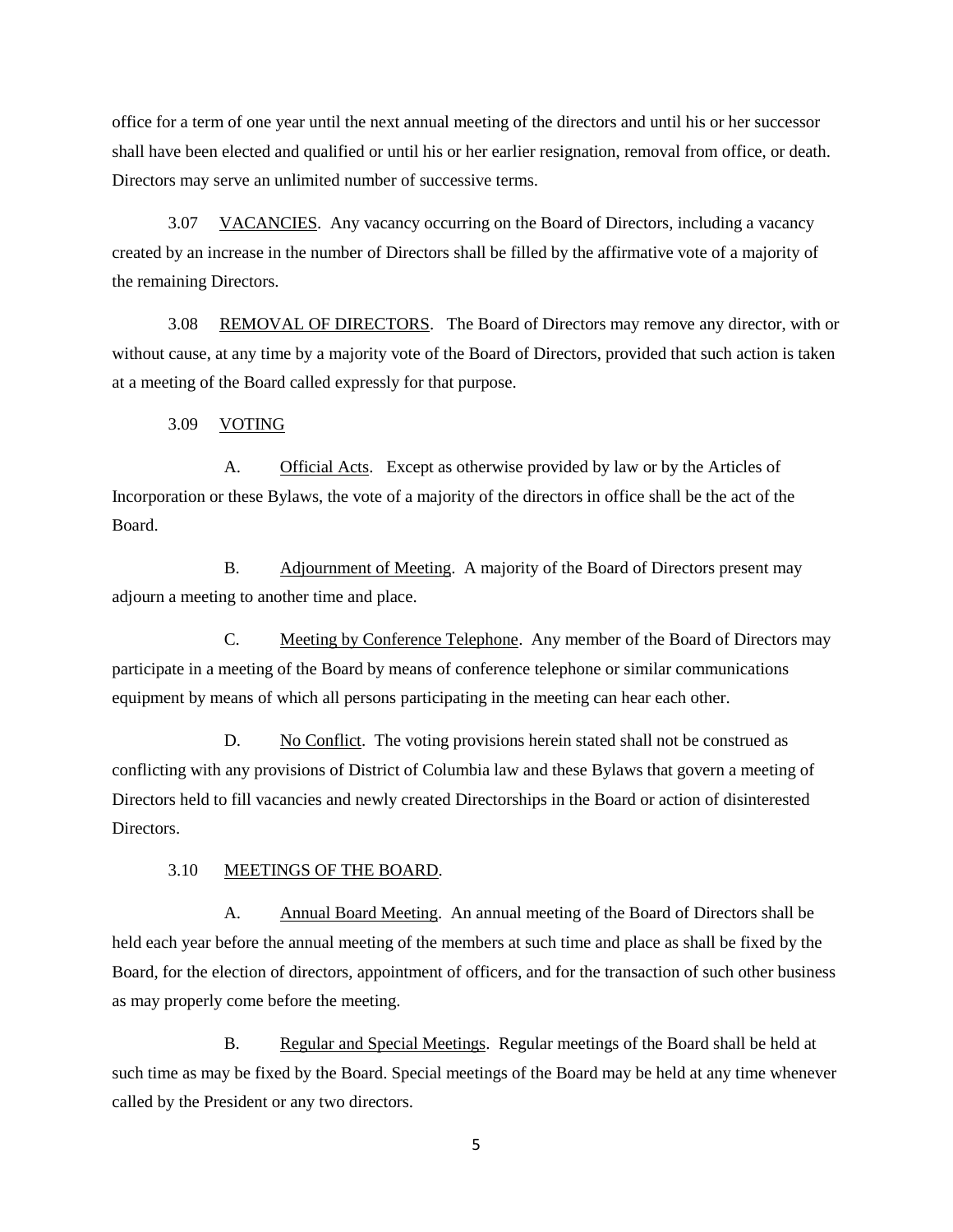C. Presiding Officer. Meetings of the Board shall be presided over by the President, the Vice President, or a person designated by the President to preside at the meeting.

D. Location. Regular and special meetings of the Board of Directors may be held within or outside of the District of Columbia.

E. Notice. No notice need be given of regular meetings of the Board of Directors. Notice of each special meeting of the Board shall be given to each director as is prescribed by resolution of the Board.

F. Waiver. Notice of a meeting of the Board of Directors need not be given to any director entitled to such notice who submits a signed, written waiver of notice whether before or after the date and time stated in such notice. A director's attendance at or participation in a meeting waives any required notice to him or the meeting unless at the beginning of the meeting, or promptly upon his or her arrival, such director objects to holding the meeting or transacting business at the meeting, and does not thereafter vote or assent to action taken at the meeting.

3.11 INFORMAL ACTION BY BOARD OF DIRECTORS. Any action required or permitted to be taken at any meeting of the Board of Directors may be taken without a meeting if all members of the Board consent in writing (including e-mail) to such action. Such action shall be evidenced by one or more written consents stating the action taken, signed by each director either before or after the action taken. Such written consents shall be included in the minutes or filed with the corporate records reflecting the action taken.

# **ARTICLE 4. COMMITTEES**

4.01 COMMITTEES. The Board of Directors, by resolution adopted by a majority of the directors in office, may designate and appoint one or more committees, each of which shall consist of two or more directors, which committees, to the extent provided in the resolution, shall have and exercise the authority of the Board of Directors of the Corporation. Other committees not having and exercising the authority of the Board of Directors in the management of the Corporation may be designated and appointed by a resolution adopted by a majority of the directors.

4.02 SERVICE OF COMMITTEE. Each committee of the Board shall serve at the pleasure of the Board. The creation of, delegation of authority to, or action by any such committee shall not operate to relieve the Board of Directors, or any individual director, of any responsibility imposed upon it or him by law.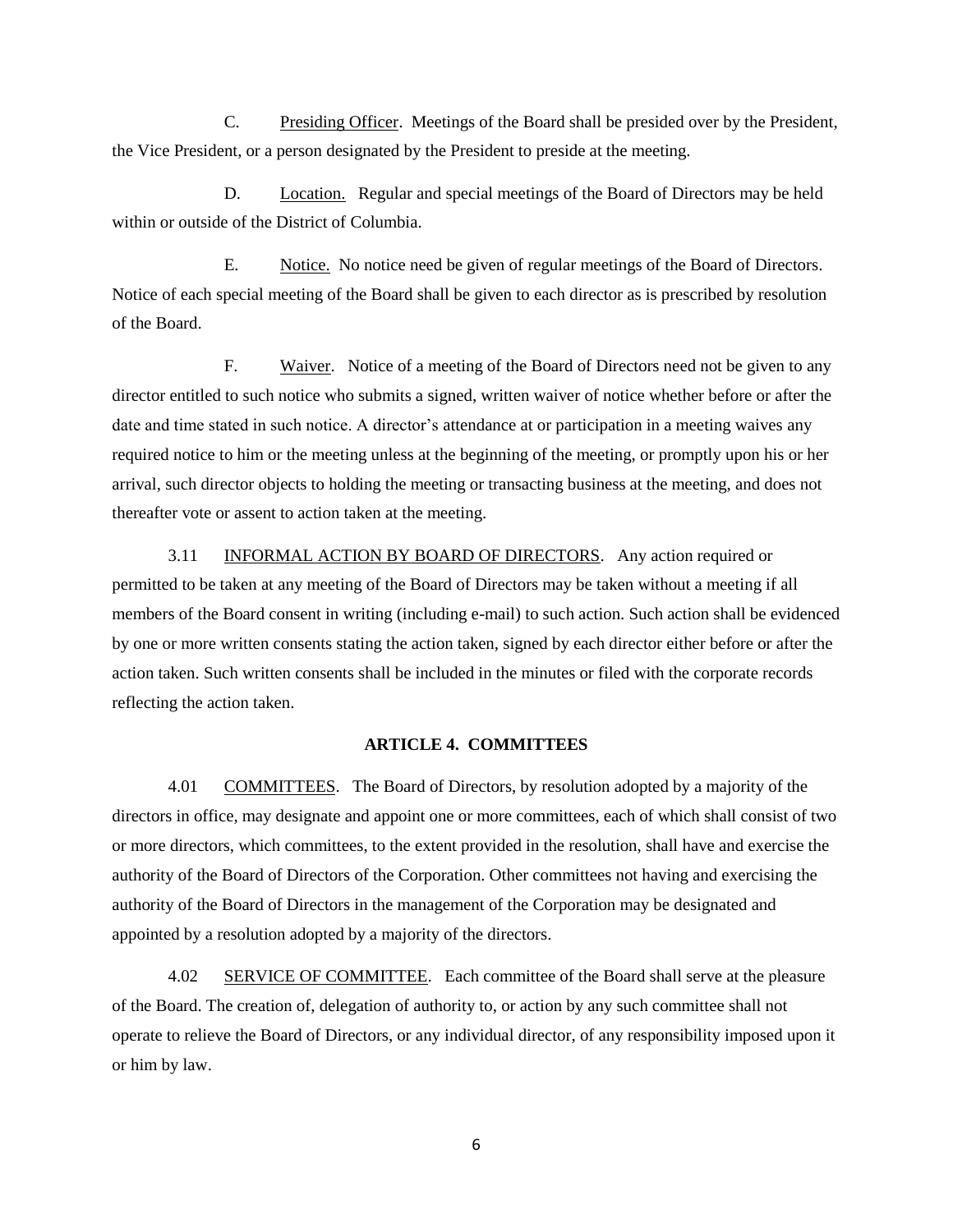## **ARTICLE 5. OFFICERS**

5.01 OFFICERS. The Board of Directors shall appoint a President, Vice President, Secretary, and Treasurer, and such other officers as determined by the Board. Any two or more offices may be held by the same person except the offices of President and Secretary.

5.02 TERM OF OFFICE & REMOVAL. Each officer shall hold office for the term (not exceeding three years) for which he or she is appointed and until his or her successor has been appointed and qualified. All officers shall be appointed at the annual meeting of the Board. Any officer may be removed by the Board of Directors at any time, with or without cause. Appointment of an officer shall not of itself create any contract rights in the officer or the Corporation.

5.03 RESIGNATION. Any officer may resign at any time by delivering written notice to the Corporation. Unless the written notice specifies a later effective date, the resignation shall be effective when the notice is delivered to the Corporation.

5.04 GENERAL POWERS & DUTIES OF OFFICERS. Subject to the control of the Board of Directors, all officers as between themselves and the Corporation shall have such authority and perform such duties in the management of the Corporation as may be provided by the Board of Directors and, to the extent not so provided, as pertain to their respective offices.

#### 5.05 SPECIFIC POWERS & DUTIES OF OFFICERS.

A. President. The President shall serve as the chief executive officer of the Corporation. The President, subject to the supervision of the Board of Directors, shall perform all duties customary to that office and shall supervise and control all of the affairs of the Corporation in accordance with policies and directives approved by the Board of Directors.

B. Vice President. The Vice President shall, during the absence or inability of the President to render and perform his duties or exercise his powers, perform the duties and exercise the powers of the President. The Vice President shall perform such other duties and have such other powers as the Board of Directors may from time to time prescribe by standing or special resolution, or as the President may from time to time provide, subject to the powers and the supervision of the Board of Directors.

C. Secretary. The Secretary shall keep and maintain custody of the minutes of the meetings of the Board of Directors and of the members, give and serve all notices of the Corporation, be custodian of the Corporation's records, and perform all other duties incident to the office of Secretary.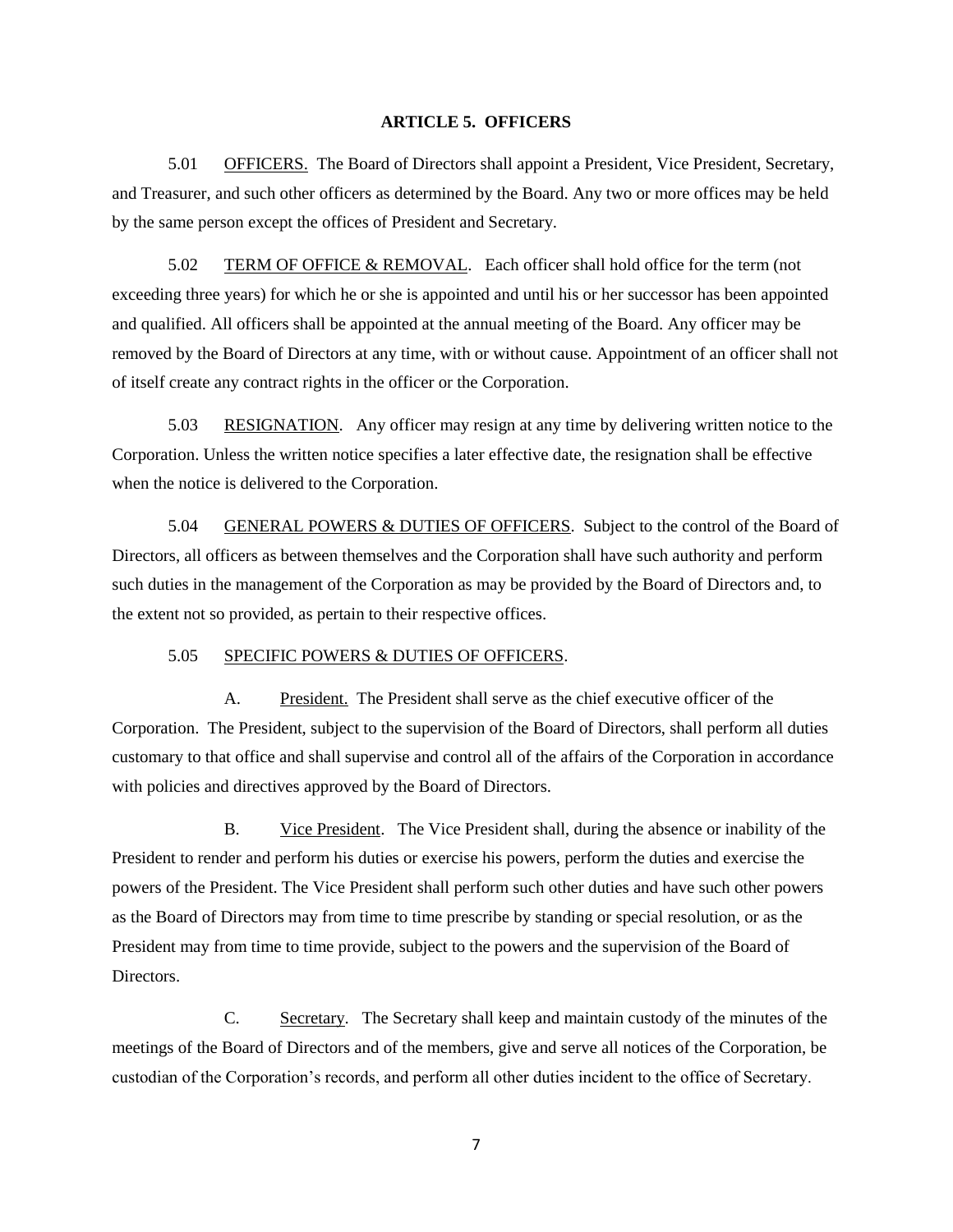D. Treasurer. The Treasurer shall be the chief financial officer of the Corporation. He or she shall have the care and custody of and be responsible for all the funds and securities of the Corporation. He or she shall keep or cause to be kept complete and accurate accounts of receipts and disbursements of the Corporation, and shall deposit all monies and other valuable property of the Corporation in the name and to the credit of the Corporation in such banks or other depositories as the Board of Directors may designate. Whenever required by the Board of Directors, the Treasurer shall render a statement of accounts. He or she shall at all reasonable times exhibit the books and accounts to any officer or director of the Corporation, and shall perform all duties incident to the office of Treasurer, subject to the supervision of the Board of Directors, and such other duties as shall from time to time be assigned by the Board. The Treasurer shall, if required by the Board of Directors, give such bond or security for the faithful performance of his or her duties as the Board of Directors may require, for which he or she shall be reimbursed.

5.06 AGENTS & EMPLOYEES. The Board of Directors may appoint agents and employees who shall have such authority and perform such duties as may be prescribed by the Board. The Board may remove any agent or employee at any time with or without cause. The appointment of such person shall not of itself create contract rights.

## 5.07 COMPENSATION OF OFFICERS, AGENTS & EMPLOYEES

A. The Corporation may pay compensation in reasonable amount to officers for services rendered, such amounts to be fixed by the Board or, if the Board delegates power to any officer or officers, then by such officer or officers.

B. The Board may require officers, agents, or employees to give security for the faithful performance of their duties.

## **ARTICLE 6. MISCELLANEOUS**

6.01 FISCAL YEAR. The fiscal year of the Corporation shall be the calendar year or such other period as may be fixed by the Board of Directors.

6.02 CORPORATE SEAL. The corporate seal, if any, shall be in such form as the Board of Directors shall prescribe.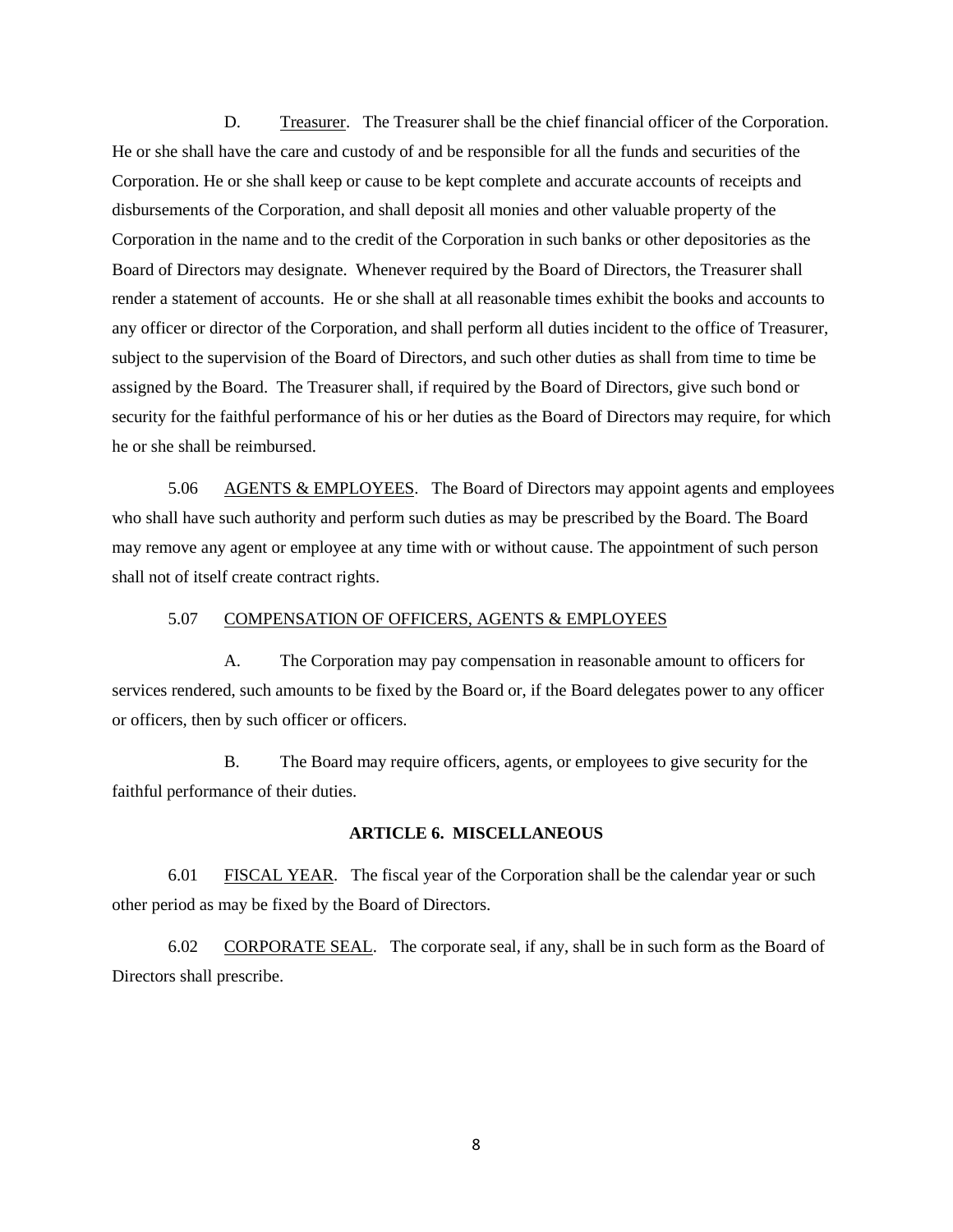## 6.03 CONTRACTS, LOANS, CHECKS & DEPOSITS

A. Authority to Contract. The Board of Directors may authorize any officer or officers, agent or agents, to enter into any contract or execute and deliver any instrument in the name of and on behalf of the Corporation, and such authority may be general or confined to specific instances.

B. Borrowing Authority. No loans shall be contracted on behalf of the Corporation and no evidences of indebtedness shall be issued in its name unless authorized by a resolution of the Board of Directors. Such authority may be general or confined to specific instances.

C. Checks and Drafts. All checks and drafts or other orders for the payment of money, notes or other evidences of indebtedness issued in the name of the Corporation shall be signed by such officer or officers, agent or agents of the Corporation and in such manner as shall from time to time be determined by resolution of the Board of Directors.

D. Corporate Funds. All funds of the Corporation not otherwise employed shall be deposited from time to time to the credit of the Corporation in such banks, trust companies or other depositories as the Board of Directors or President may select.

6.04 BOOKS  $&$  RECORDS. The Corporation shall keep correct and complete books and records of the accounts, the activities and transactions of the Corporation, the minutes of the proceedings of the Board of Directors and any committee of the Corporation, and a current list of the members, directors, and officers of the Corporation and their residence addresses. Any of the books, minutes, and records of the Corporation may be in written form or in any other form capable of being converted into written form within a reasonable time.

6.05 AMENDMENT OF ARTICLES & BYLAWS. The Articles of Incorporation of the Corporation may be adopted, amended, or repealed in whole or in part by a majority vote of the directors then in office pursuant to the procedure outlined in section 29-301.36 of the D.C. Nonprofit Corporation Act, as now in effect or as may hereafter be amended. The Bylaws of the Corporation may be adopted, amended, or repealed in whole or in part by a majority vote of the Board of Directors.

6.06 INDEMNIFICATION AND INSURANCE. Unless otherwise prohibited by law, the Corporation may indemnify any director or officer, any former director or officer, any person who may have served at its request as a director or officer of another corporation, whether for profit or not for profit, and may, by resolution of the Board of Directors, indemnify any employee or volunteer against any and all expenses and liabilities actually and necessarily incurred by him or her or imposed on him or her in connection with any claim, action, suit, or proceeding (whether actual or threatened, civil, criminal,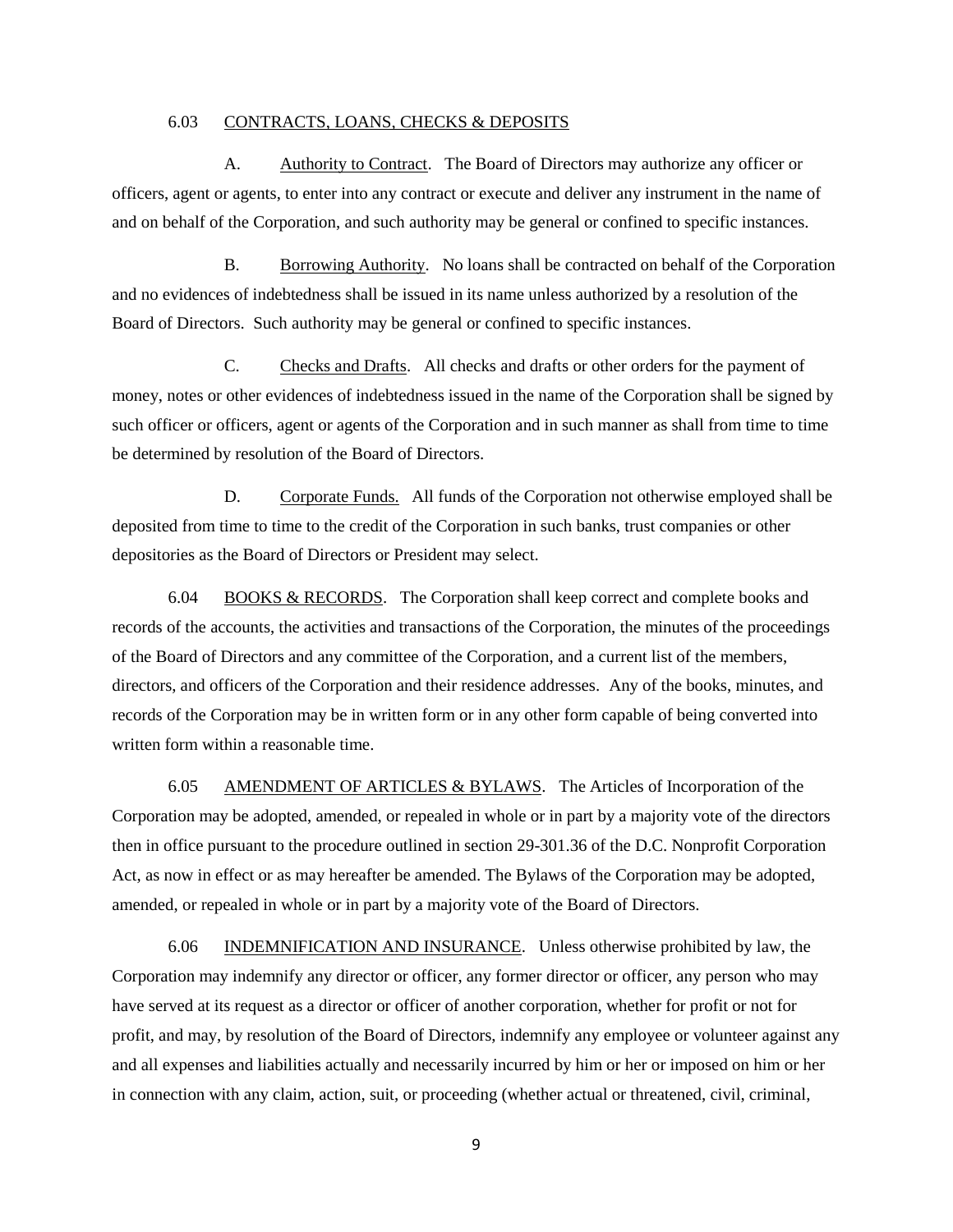administrative, or investigative, including appeals) to which he or she may be at or is made a party by reason of being or having been such director, officer, employee, or volunteer; subject to the limitation, however, that there shall be no indemnification in relation to matters as to which he or she shall be adjudged in such claim, action, suit, or proceeding to be guilty of a criminal offense or liable to the Corporation for damages arising out of his or her own negligence or misconduct in the performance of a duty to the Corporation.

Amounts paid in indemnification of expenses and liabilities may include, but shall not be limited to, counsel fees and other fees; costs and disbursements; and judgments, fines, and penalties against, and amounts paid in settlement by, such director, officer, or employee. The Corporation may advance expenses to, or where appropriate may itself, at its expense, undertake the defense of, any director, officer, employee, or volunteer; provided, however, that such director, officer, employee, or volunteer shall undertake to repay or reimburse such expense if it should be ultimately determined that he or she is not entitled to indemnification under this Article.

The provisions of this Article shall be applicable to claims, actions, suits, or proceedings made or commenced after the adoption hereof, whether arising from acts or omissions to act occurring before or after adoption hereof.

The indemnification provided by this Article shall not be deemed exclusive of any other rights to which such director, officer, or employee may be entitled under any state, Bylaw, agreement, vote of the Board of Directors, or otherwise and shall not restrict the power of the Corporation to make any indemnification permitted by law.

The Board of Directors may authorize the purchase of insurance on behalf of any director, officer, employee, or other agent against any liability asserted against or incurred by him, which arises out of such person's status as a director, officer, employee, or agent or out of acts taken in such capacity, whether or not the Corporation would have the power to indemnify the person against that liability under law.

In no case, however, shall the Corporation indemnify, reimburse, or insure any person for any taxers imposed on such individual under chapter 42 of the Internal Revenue Code of 1986, as now in effect or as may hereafter be amended ("the Code"). Further, if at any time the Corporation is deemed to be a private foundation within the meaning of section 509 of the Code then, during such time, no payment shall be made under this Article if such payment would constitute an act of self-dealing or a taxable expenditure, as defined in section 4941(d) or 4945(d), respectively, of the Code. Moreover, the Corporation shall not indemnify, reimburse, or insure any person in any instance where such